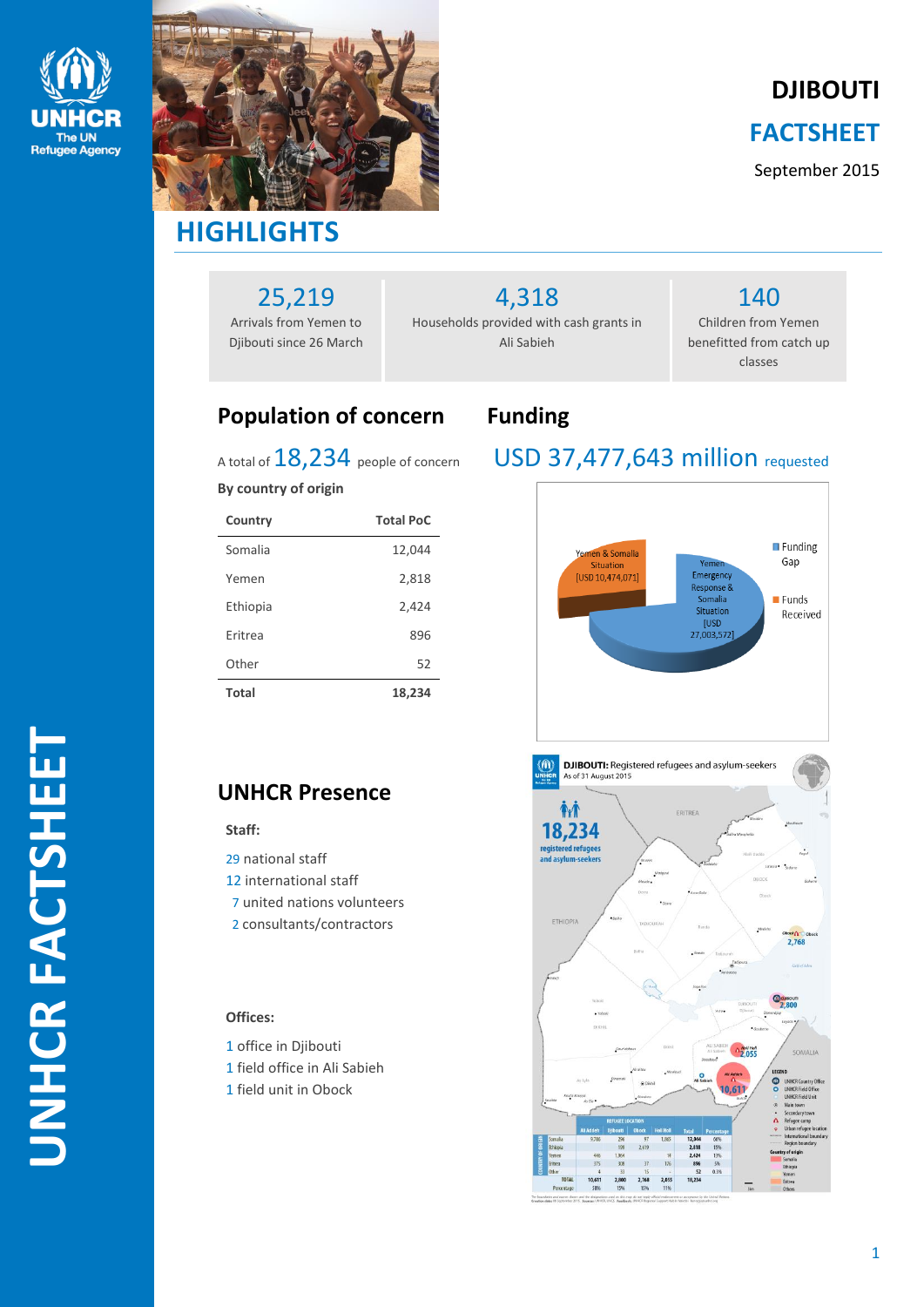### **WORKING WITH PARTNERS**

UNHCR maintains close cooperation with the Government of Djibouti to ensure optimal coordination of the implementation of response to UNHCR people of concern. This coordination is achieved through national and international NGOs; namely, Norwegian Refugee Council (water, shelter, hygiene); Danish Refugee Council (livelihoods); Lutheran World Federation (education and community services); Africa Humanitarian Action (health, nutrition and reproductive health/HIV); *Union Nationale des Femmes de Djibouti* (SGBV) and the Ministry of Habitat, Urban Planning and Environment (environment). The government agency in charge of refugees related issues is the *Office National d'Assistance aux Refugiés et Sinistrés* (ONARS).

Additionally UNHCR partners with UN agencies within various mechanisms, such as the UN Country Team and UN sectorial working groups.

## **MAIN ACTIVITIES**

### Protection

- **UNHCR** screens and registers newly arriving asylum seekers and is engaged in the verification, regularization and documentation of refugees in Djibouti City and the camps of Ali Addeh, Holl Holl and Markazi. UNHCR also provides information on safe areas of return, support to resettlement and programs for economic self-reliance for refugees.
- UNHCR has established a tracking mechanism to prevent, identify and support girls and women at risk. UNHCR provides new arrivals to the shores of Djibouti with shelter at Markazi Camp in Obock and assistance in Djibouti.
- According to statistics from IOM and the Government of Djibouti as of 17 September, 25,219 persons of mixed nationalities have arrived in Djibouti. Of those, 12,172 persons are Yemeni nationals, 11,182 are transiting Third Country Nationals and 1,865 persons are Djiboutian returnees.
- As of 31, August 2015, Djibouti sheltered some 18,234 refugees and asylum seekers mainly from Somalia, out of whom 12,666 are hosted in two camps (10,611 Ali-Addeh and 2,055 Holl Holl) and 2,800 are living in urban areas with an average demographic of 66% Somalis, 13% Ethiopians, 5% Eritrean and 16% other nationalities.
- **Since the outbreak of the Yemeni crisis at the end of March 2015, UNHCR and ONARS, the government agency** responsible for refugees, have registered 2,768 refugees.
- **Following a headcount exercise conducted by UNHCR Obock on 13 and 14 September, there are currently 581** refugees who are effectively present in Markazi camp.

#### Health

- UNHCR and its partners provide primary health care to refugees in Diibouti according to national guidelines through close collaboration with the Ministry of Health, particularly in the areas of immunization, tuberculosis, malaria and the training of health workers.
- All new arrivals to the port of Djibouti and Obock and at Markazi camp receive first-aid services from the Djibouti Red Crescent. Upon arrival, children from 6 months to 15 years receive measles and polio vaccinations and Vitamin A supplements.

#### Education

- **E** Education on primary and secondary level is offered in the camps as a priority. UNHCR continues to advocate for an integration of the curriculum in the national program as the current curriculum is based on the Kenyan program, but lacks recognition by either government.
- A Memorandum of Understanding and joint Action Plan for Education in Emergencies (EiE) was signed between Al-Rahma, UNHCR, UNICEF, UNESCO and LWF allowing refugee children from Yemen to enroll in primary and informal education, recruiting teachers and provide teaching and learning materials.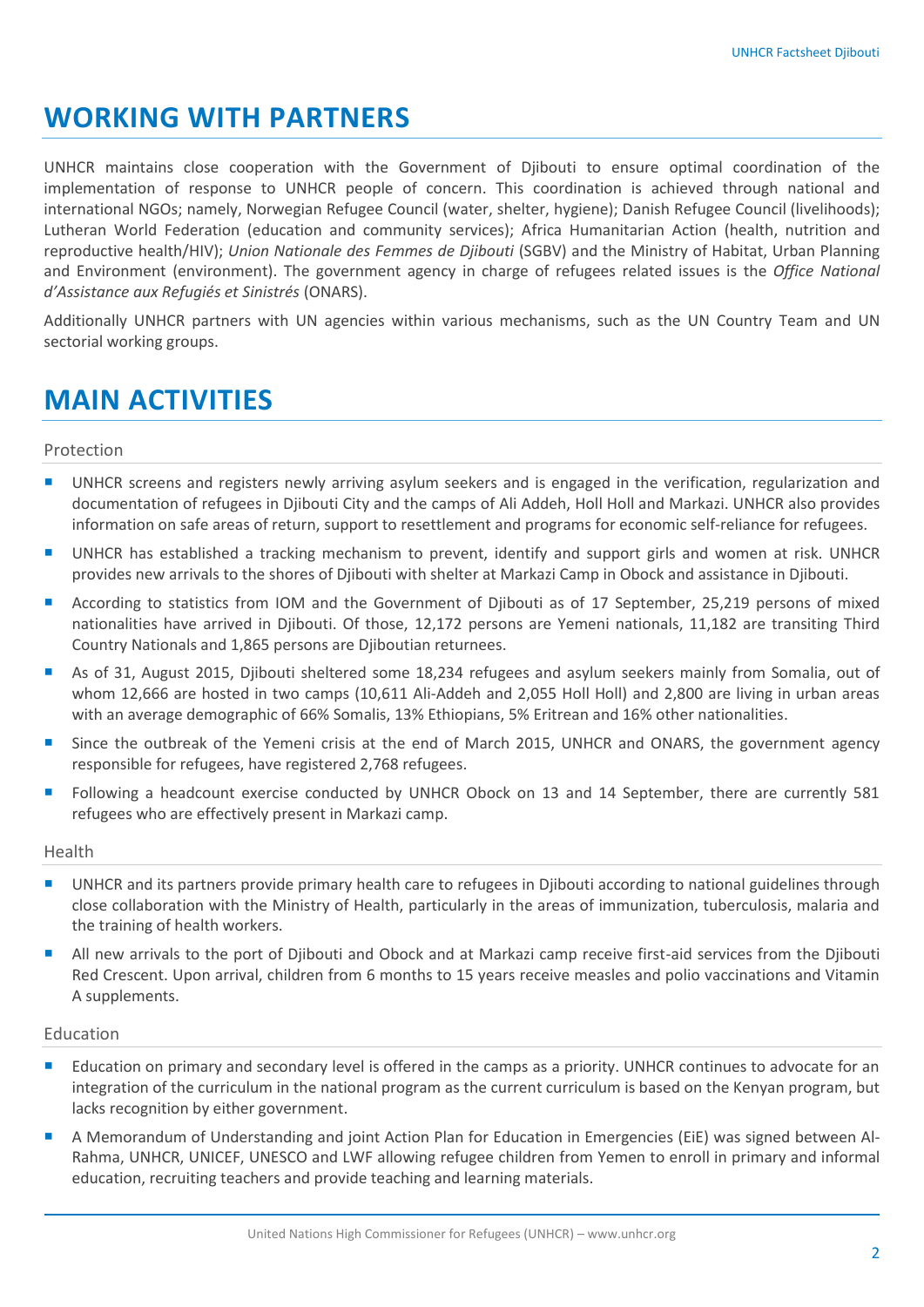### Food Security and Nutrition

- Some 12,521 refugees benefitted from a general food distribution in both Ali Addeh and Holl Holl in early September through UNHCR with ONARS and WFP.
- LWF delivers food to about 30 vulnerable cases including persons with specific needs, elderly persons, pregnant and lactating women and persons with chronic diseases.
- Al Rahma, which had generously been providing hot meals every day to refugees in Markazi camp since July, suspended its donation as at 15 September. The transition to WFP food rations took effect on 16 September 2015.
- As of 20 September, WFP has distributed food rations to 804 refugees: 427 refugees (85 families) in Markazi camp and to 377 refugees (75 families) in Obock.

### Water and Sanitation

- In Markazi camp, three water bladders with a capacity of 45,000 litres (30 litres/person/day) are installed and functional through water trucking.
- Sanitation facilities in Markazi camp include 107 functional latrines. Bi-weekly waste management campaigns to collect waste within the camp are regularly conducted through partners.
- In Ali Addeh and Holl Holl camps, NRC is currently undergoing a rehabilitation of the water system. The capacity of the boosting pump has increased from  $6m<sup>3</sup>$  per hour to 20 $m<sup>3</sup>$  per hour.
- So far, Refugees in Ali Addeh receive an average of 11 litres per person per day due to technical problems in the water distribution system. UNHCR Djibouti, in collaboration with its partners, is working on the rehabilitation of water infrastructures to address the gaps. Refugees in Holl Holl are supplied with 24 litres per person per day.

### Shelter and NFIs

- Through the efforts of UNHCR and partners, Markazi camp is now equipped with basic infrastructure. A fence is being constructed around the camp, upon refugees' request in order to keep away wild animals.
- **Following the heavy winds of July, Sahara tents donated by the Bahrain Royal Charity to the government were** installed to replace the UNHCR tents which were dismantled by the winds.
- **The Qatari Red Crescent also donated 300 Refugee Housing Units (RHUs), awaiting delivery and set up. A training of** trainers to set up the RHUs was conducted early September at the camp and two prototypes were constructed. These have been used by the health unit.
- A master map was developed on 20 September to mark the plots to be allocated to refugees and the space reserved for construction of communal infrastructures (kitchens, showers, latrines, schools). Some 314 plots were marked on paper, pending the installation of 300 RHUs. Also, in its current capacity, Markazi camp can shelter only 1,570 refugees, whilst the government expects to host more than 5,000 refugees. The size of the family plot is estimated to be 225 square meters according to the initial design of the master plan.
- The camp of Ali Addeh faces a housing challenge. Furthermore, heavy rains in Ali Sabieh are affecting several tens of shelters in both Ali Addeh and Holl Holl. Permanent housing units are being designed by NRC and through consultation with refugees.

### Community Empowerment and Self-Reliance

 In its five-year strategy, UNHCR aims to ensure self-reliance for the majority of refugees by advocating for a socioeconomic integration of refugees as a preparation for UNHCR's durable solutions. UNHCR supports persons of concern to start their own businesses by providing microcredits.